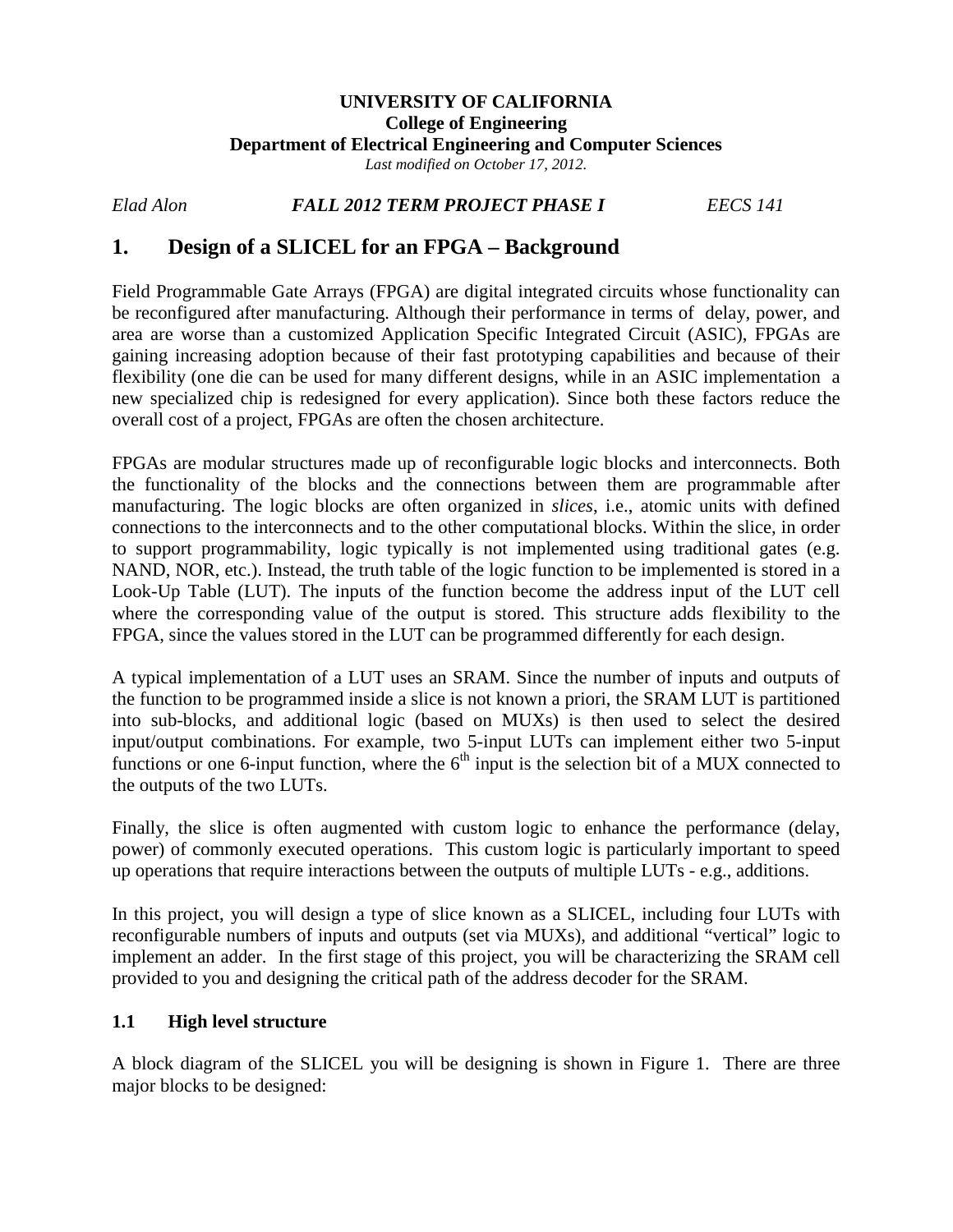- Four 5/6-input LUTs, whose inputs are labeled A[5:0], B[5:0], C[5:0] and D[5:0]..
- MUX-based logic, to select the desired configuration of inputs/outputs. Three more inputs (AX, BX and CX) are added to the MUXs to allow operating the slice as two 7 input LUTs or one 8-input LUT.
- Additional vertical logic supporting the implementation of an adder.



**Figure 1. Top level block diagram of a SLICEL.**

As shown in Figure 2, a direct implementation of the 5/6 input LUT would use two columns of 32x1 SRAM cells, each implementing a 5-input function (the inputs are DI[4:0]). The outputs of the LUTs can either be both propagated to the output (O5 and O6) or mux-ed using the  $6<sup>th</sup>$  input DI[5] to implement a 6-input function (O6). To obtain a more reasonable aspect ratio layout, we will instead use four columns of 16x1 SRAM cells, whose outputs are mux-ed twice to generate the same functionality as the ideal cell (Figure 2 on the right).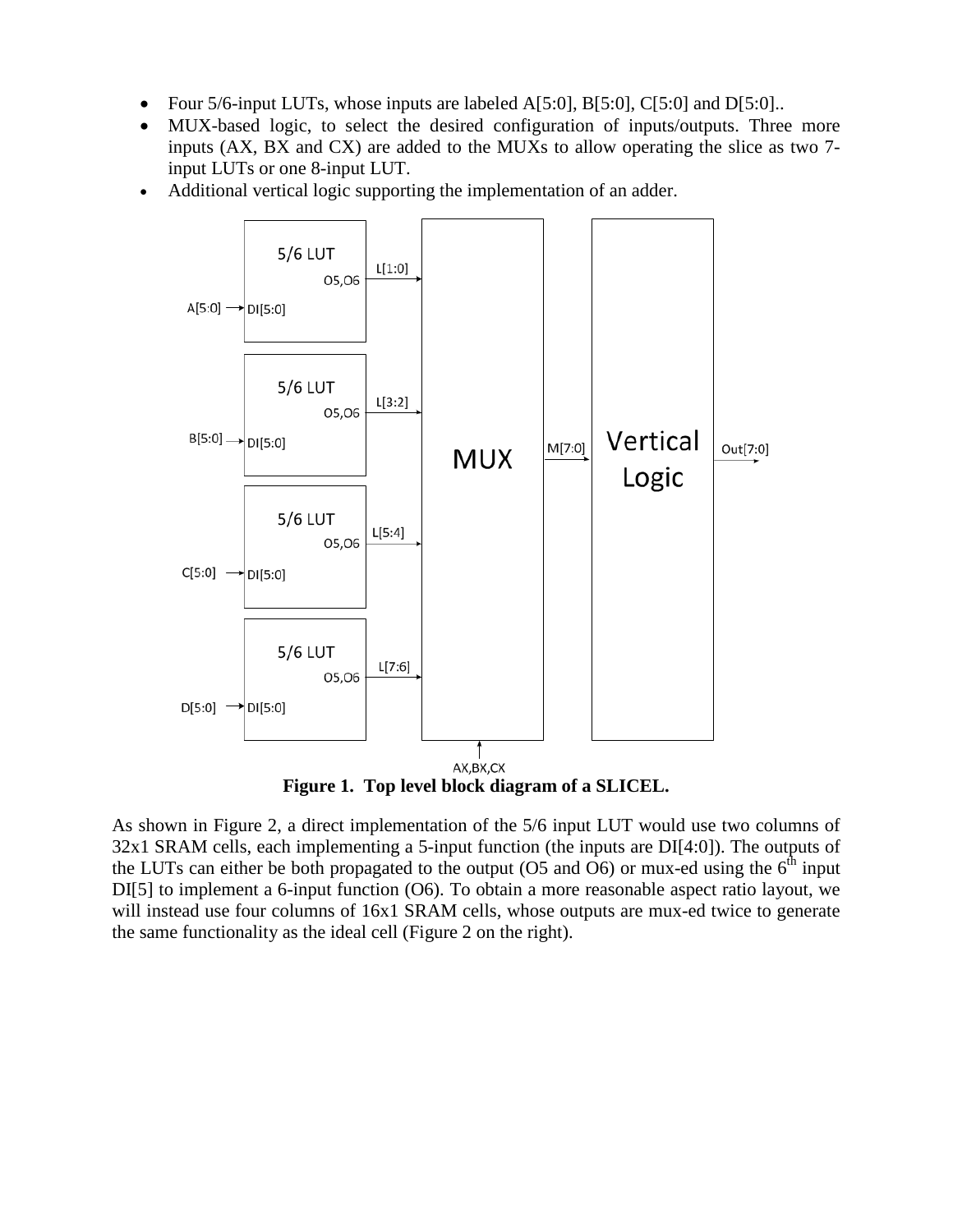

**Figure 2: Structure of a 5/6 LUT**

In Phase 1, we will assume that all the multiplexers in Figure 2 are included in the big MUX block in Figure 1, and focus our attention on the four columns of 16x1 SRAM cells. Figure 3 shows a more detailed implementation of this cell. It is made of a 4-to-16 decoder and four 16x1 SRAM columns. In addition to these blocks, the subcell also contains circuitry that allows data to be written into the LUTs, and for precharging the bitlines to  $V_{DD}$  before the read operation; these circuits are not shown in Figure 3.



**Figure 3: Details of the implementation of the four 16x1 SRAM blocks.**

#### **1.2** Implementation and Constraints

The goal of this project is to design a functional, compact, fast, and energy-efficient LUT. The project will be completed in THREE phases by teams of two students. The first two phases of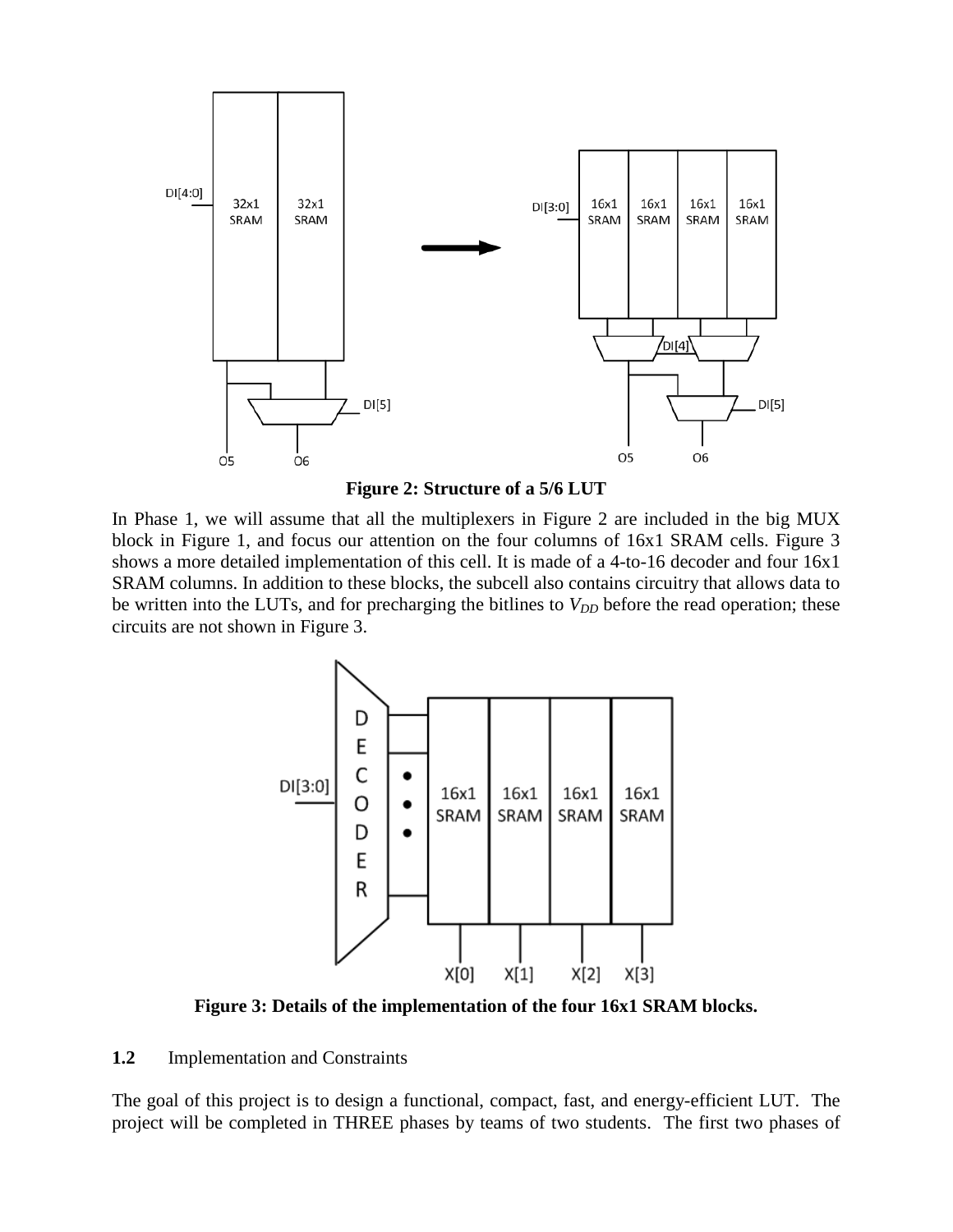the project will consist of well-defined tasks (similar to the homeworks), while the final (longest) phase of the project will be much more open-ended.

### **PHASE 1: Cell Characterization and Decoder Design (due Thursday, Oct. 25, at 5pm)**

### **Cell Characterization:**

In the first phase of the project, you are provided with a pre-designed SRAM cell. Characterize the cell stability by using Cadence to obtain an extracted netlist and HSPICE to perform simulations to get the read and write margins.

To obtain the SRAM cell:

- In Cadence, create a library "sram" linked to the gpdk090 90nm technology (see lab 2).
- Now in an x-terminal, go to the directory  $\sim$ /ee141/sram/ (this assumes that the library you just created is in  $\sim$ /ee141/sram) and type the following commands: cp –R ~ee141/fall12/project/sram\_cell/ .
	-
- Go back to Cadence. You should see the SRAM cell design under the cell view sram\_cell in your sram library.



**Figure 4. SRAM Read Static Noise Margin.**

Recalling that the wordline and bitlines are held at  $V_{DD}$  during a read, Figure 4 shows how to extract the read static noise margin (SNM) of the cell. First, the feedback from the cross coupled inverters is broken. Next, the VTC of the "inverter" formed by half of the SRAM cell is found by sweeping  $V_1$  (the inverter's input) from 0 to  $V_{DD}$  and measuring  $V_2$  (the inverter's output). This plot is then used to construct the "butterfly plot" that is representative of the two halves of the cell driving each other. The read SNM is the side length of the maximum possible square that can fit inside of the butterfly plot. You do not have to calculate the size of this maximum square, but you should submit the butterfly plot (generated using HSPICE) that graphically indicates the SNM. You should also measure the worst-case voltage rise in the SRAM cell during a read (i.e., the value of  $V_2$ ) when  $V_1$  is at  $V_{DD}$ ) and provide that value in your report.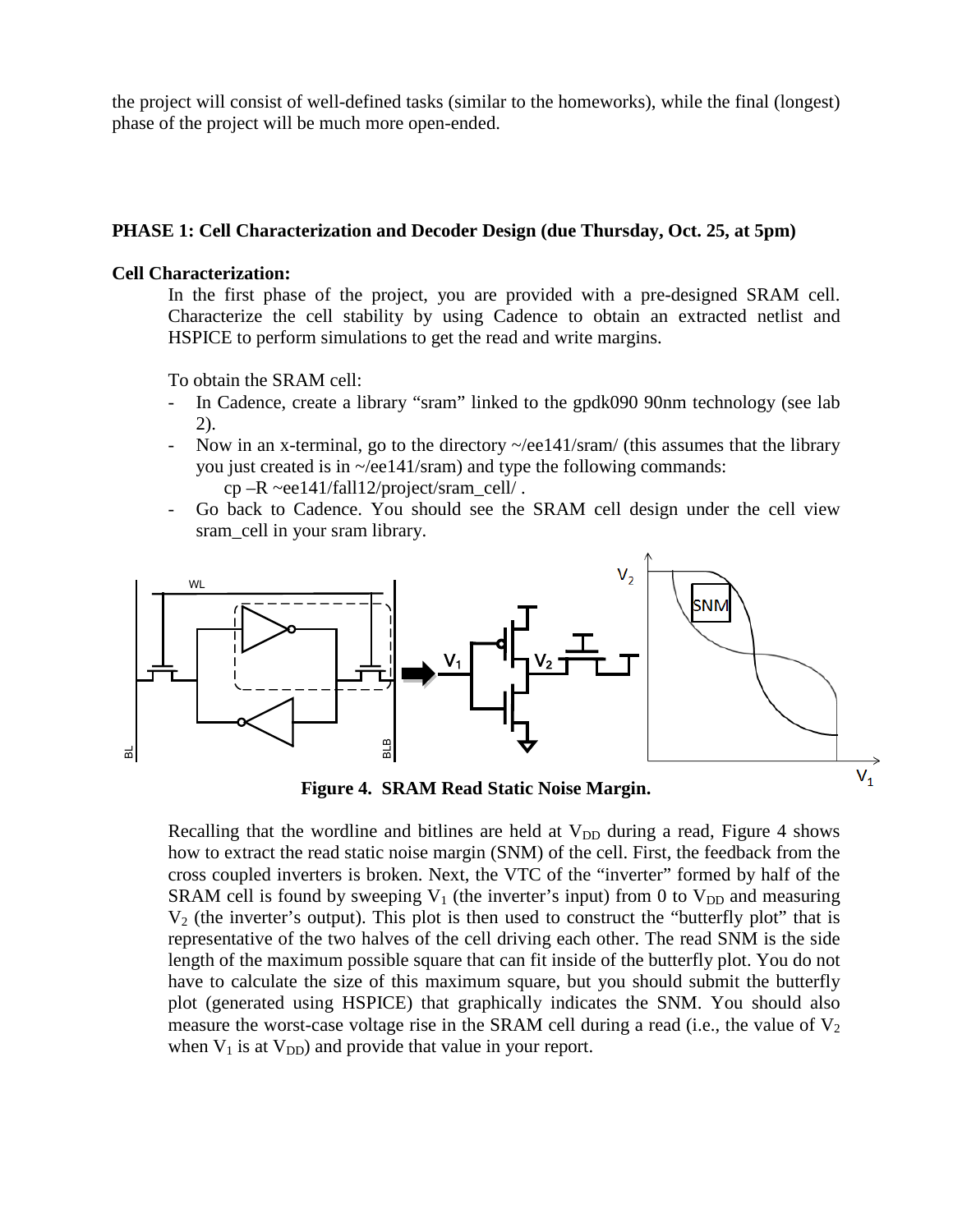

**Figure 5. Write Noise Margin.**

During a write, VDD is applied to the worldine, and the value to be written into the memory cell is driven onto the bitlines. Thus, Figure 5 shows how to extract the write noise margin (WNM) of the cell. Again, the feedback from the cross coupled inverters is broken, and the VTC of the "inverters" are measured. Note however that in this case, the VTCs of the two halves of the SRAM are no longer the same (since one of the bitlines is driven to 0V, and the other to  $V_{DD}$ ). These VTCs are used to create a butterfly plot, and the WNM is the side length of the largest square that can fit inside of the butterfly plot. You do not have to calculate the WNM, but you should generate the butterfly plot (again using HSPICE) and graphically indicate the WNM. You should however measure the worst-case cell voltage during a write (which is found from measuring  $V_1$  when  $V_2$  is at 0V).

#### **Layout of SRAM Array:**



#### **Figure 6. Arraying Procedure**

Figure 6 shows how the provided SRAM cell can be arrayed to minimize area. Each adjacent cell is flipped across the X or Y axis. (Note that you may also be able to array the SRAM without flipping across the Y axis.) For phase 1 of the project, you will need to array one row of SRAM cells and use the extracted layout to estimate the capacitive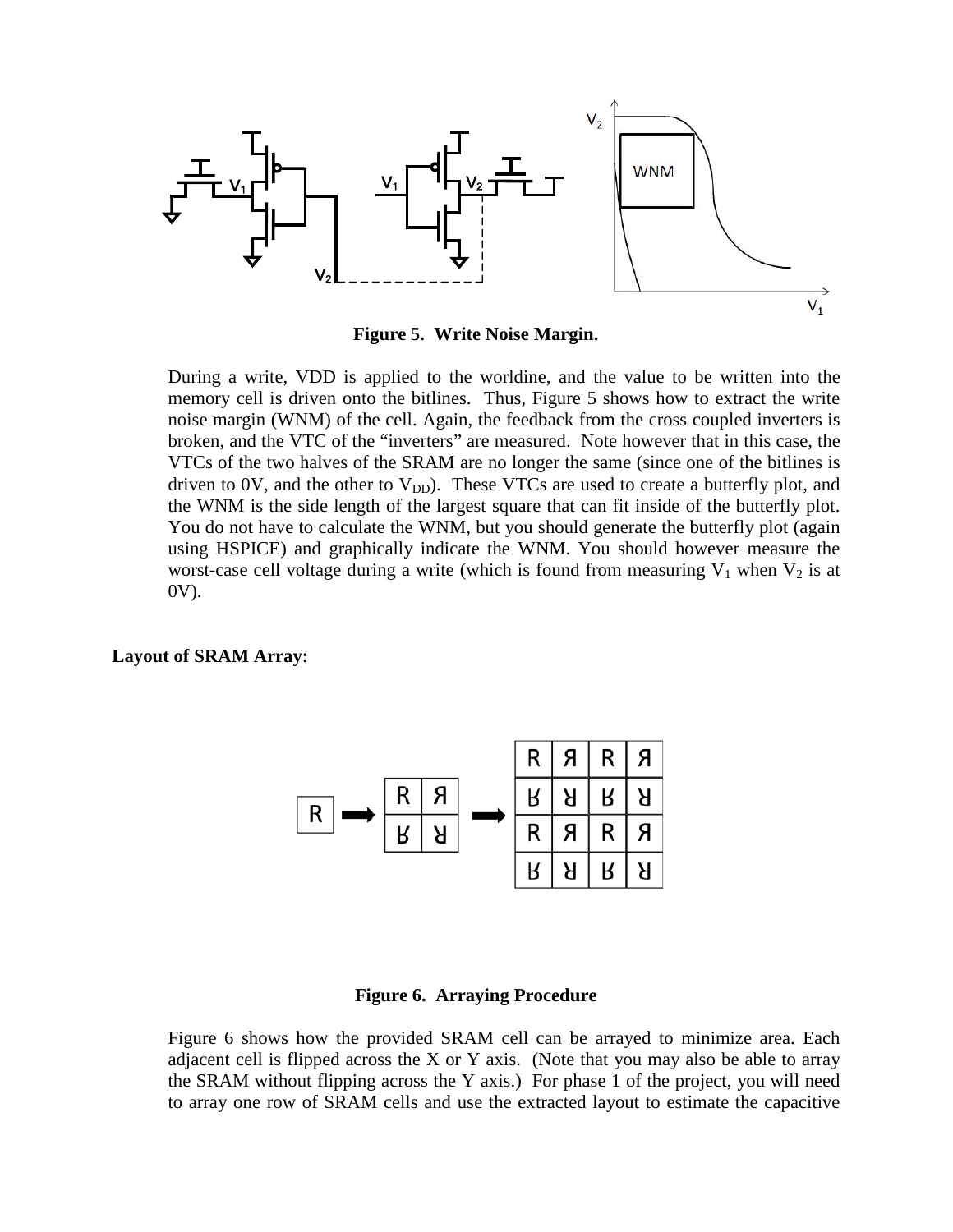loading on each wordline (To conduct parasitic extraction of your layout, there will be a tutorial posted under the "Projects" section on the course website).

### **Decoder Design:**



The next stage is to design the 4-to-16 memory decoders. In phase 1 of the project, our goal will be to minimize the delay of the decoder from the address inputs transitioning to the wordline rising. The decoding is performed in two phases: predecoding and then final decoding. The number of input bits to be assigned to the two phases is one of your design choices. The decoder is also provided with an enable signal EN which is active high and enables the decoder outputs. The EN signal is required in order to be able to precharge the bitlines once a read or write has been completed. For phase 1, you can assume that the EN signal will go high at the same time as the address inputs transition.

The predecoder drives the final wordline decoders together with a wire whose length equals the height of the memory array. The logical structure and the number of logic levels of the predecoder and decoder are part of your design choice, e.g., you can exchange NANDs with NORs, or add/remove inverters.

You can assume that both the true and complement versions of the addresses are available to you, but the input loading of each of the signals is constrained to be less than 5fF. The output loading of the decoder is determined from the wordline loading of the SRAM cells and by the wire capacitance. You can ignore the wire resistance, but you should estimate the wire capacitance on both the wordline and the predecode wires by hand (using tables provided in the "Projects" section on the website). In order to get a more precise value for the wordline wire capacitance, you will need to layout and extract one row of the SRAM array, as well as the final stages of the decoder (i.e., the per-row AND gates) that generate the wordline for that row. A few things to note: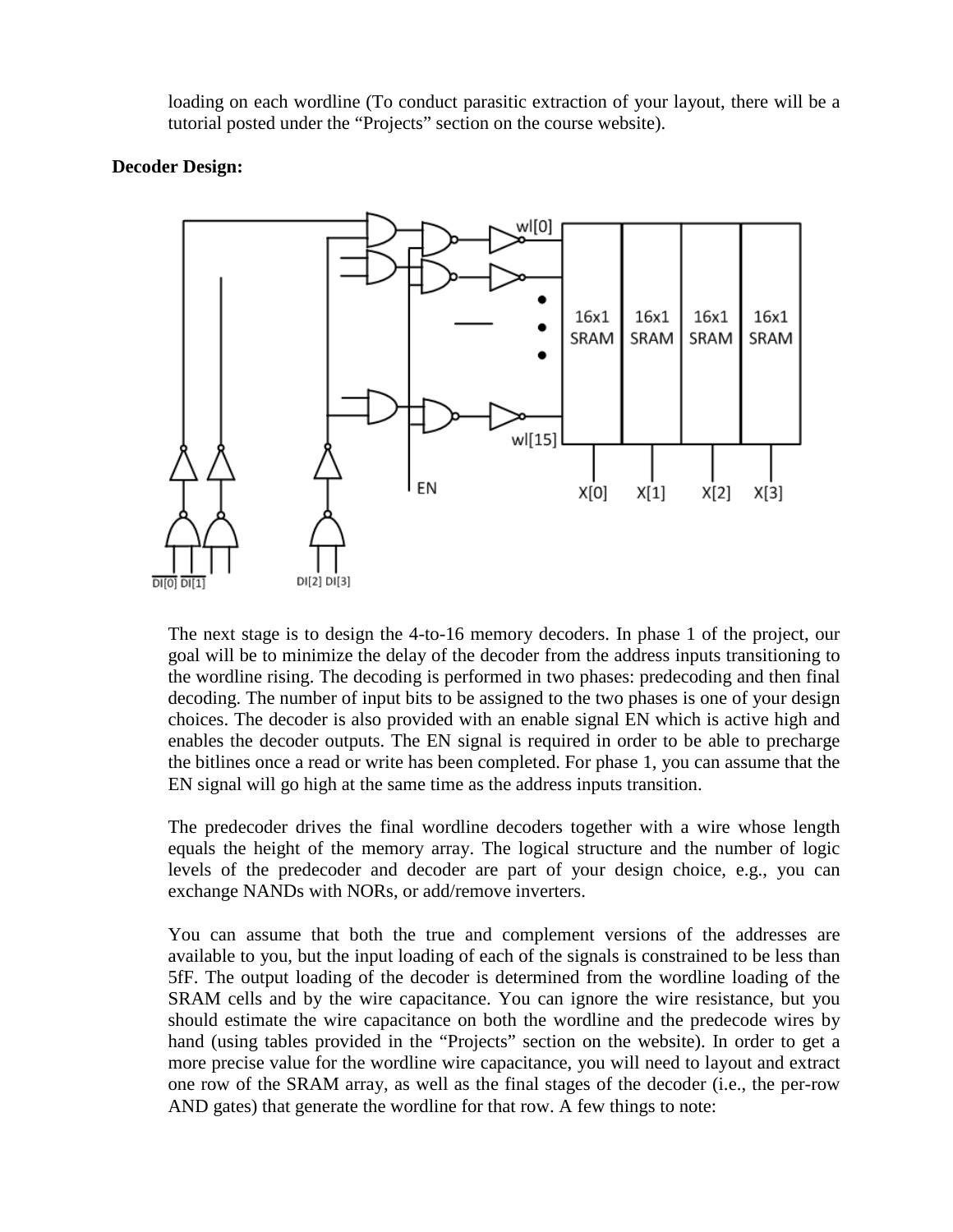- The decoder pitch in layout must match the SRAM cell height.
- Your final decode + SRAM row layout must pass DRC and LVS.
- We have provided a set of standard cell schematics and layout that you can use in your decoder design – these cells are available in the  $\sim$ ee141/fall12/project/ directory, and can be copied using the same procedure you used to copy the sram cell.
- For this phase of the project, you do not need to construct the entire decoder you only need to build the schematic for the decoder's critical path.
- Although you will not be laying out the predecoder or its wires, you do need to include the hand estimated values of the predecoder's output wires in your gate sizing.
- Once you have completed the final decode + SRAM row layout, you should extract the layout and then combine the extracted netlist with the rest of the critical path to simulate the delay of your decoder.

In your report, you should include your schematics and layout, your calculation of the worst-case delay from one address input to the wordline rising, and a simulation of this worst-case delay.

Note that before you enter the decoder into Cadence, you should manually design the decoder (on paper) for the minimum delay using the method of logical effort. As part of your report for phase 1, you will need to turn in a one page document that includes your sizing calculations and a diagram of the decoder with all transistor sizes annotated.

Please be sure to attend one of the discussion sessions for tips on how to use Cadence most effectively for this project – these tips will save you a lot of time and debugging, especially in phase 3 of the project.

# **PHASE 2: MUX-block and adder design (due Friday, November 9, at 5pm)**

In the second phase, you will design the MUX stages to select the desired output/outputs from the four 5/6 LUTs as well as the additional vertical logic supporting addition. More details will be provided in the project phase 2 handout.

# **PHASE 3: Optimization and Assembly (Report due Monday, December 3, at 3:30pm)**

In the last phase, you will assemble the entire SLICEL, and have the opportunity to choose a set of optimizations to apply to improve the overall performance, area, and/or power of your design. More details will be provided in the project phase 3 handout.

# **PROJECT POSTERS are due Wednesday, November 28, time TBA at BWRC.**

*In each of phases 1 and 2 of the project you will turn in a short report. A longer report is due with phase 3 on December 3. You must be prepared to present your design at BWRC on November 28.*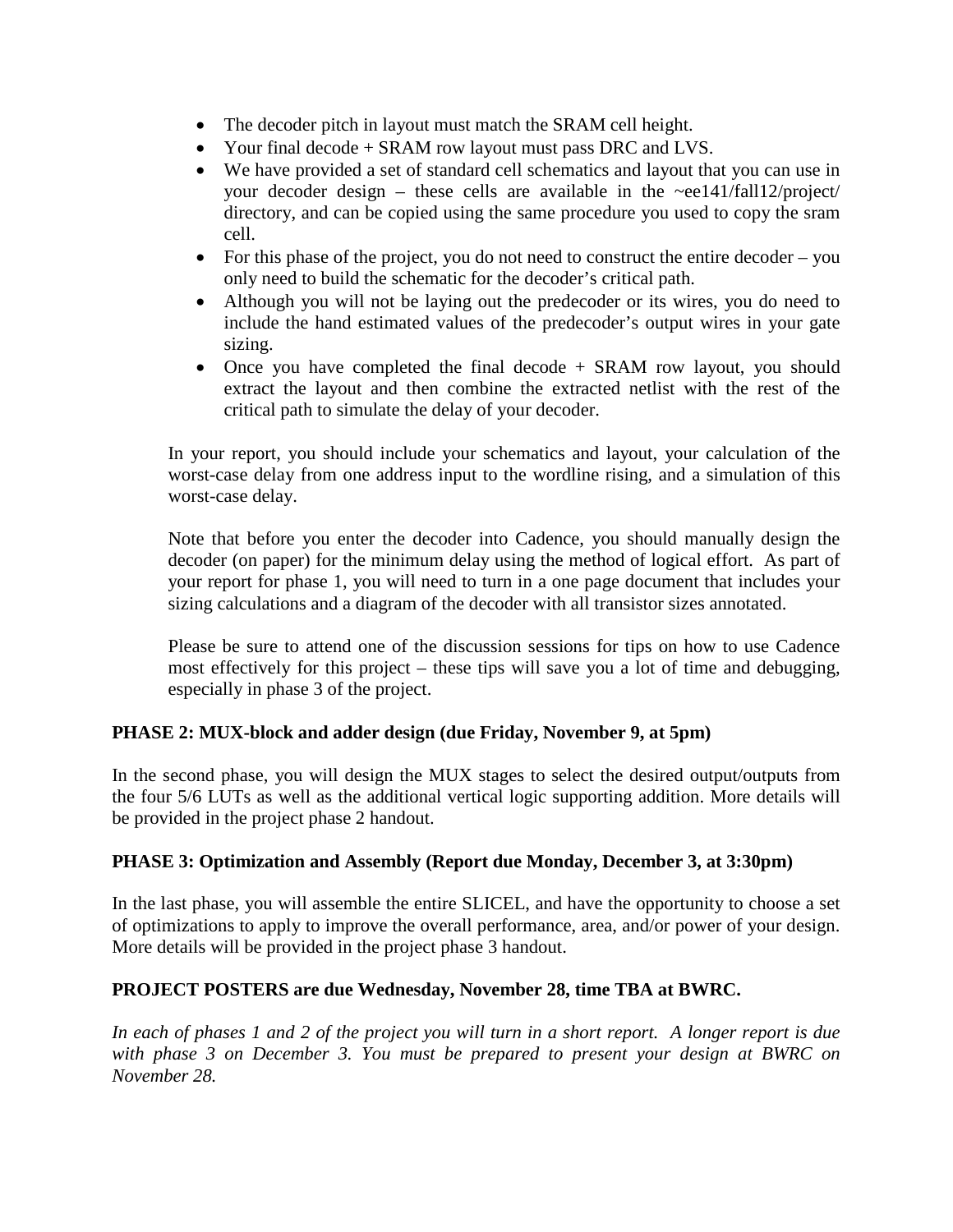# **2. Physical and electrical specifications:**

**2.1. TECHNOLOGY**: The design is to be implemented in a 90 nm CMOS process with 5 metal layers. You should only use up to 4 metal layers for the entire design. The SPICE library is located at /home/ff/ee141/MODELS/gpdk090\_mos.sp and is the model we have been using all semester (TT\_s1v). At a supply voltage of 1.2V, for hand calculations you can assume that L=100nm,  $C_G = 1.91$  fF/ $\mu$ m,  $C_D = 0.77$  fF/ $\mu$ m,  $R_{\text{sgn}} = 9.43$  kΩ/ $\Box$ , and  $R_{\text{sgn}} = 22.32$  kΩ/ $\Box$ .

**2.2. POWER SUPPLY**: You are free to choose any supply voltage and logic swing up to 1.2V. Make sure that you use the appropriate model when you perform any hand analysis.

**2.3. PERFORMANCE METRIC**: The propagation delay of your memory is defined as the time interval between the 50% point of the inputs and the 50% point of the worst-case output signal. Make sure you pick the worst-case condition and state EXPLICITLY in your report what that condition is!

**2.4. POWER**: Since everyone's design will be capable of running at different frequencies, we will measure power consumption with a 100MHz clock. Further instructions on how to run simulations to measure power will be provided in Phase 3.

**2.5. AREA**: The area is defined as the smallest rectangular box that can be drawn around the design. Since the circuit must interface with the rest of the chip, all inputs and outputs must be accessible from the boundary of the layout.

**2.6. NAMING CONVENTIONS**: (Refer to Figure 1) The inputs of the cell are grouped into four sets of inputs for the 5/6-input LUTS (A-D[5:0]), and three additional inputs to the MUX block (AX, BX, CX). The outputs of the LUTs connected to the MUX block are called *L[7:0]*. The outputs of the MUX connected to the vertical logic are called *M[7:0]*. Finally, the outputs of the cell are called *Out[7:0]*.

(Refer to Figure 3) Wordline and bitline signals refer the SRAM array, and are labeled as *wl*<15:0>, *bl*<3:0>, and *blb* <3:0>. The data entry and the outputs of each SRAM LUT (at the lower hierarchical level) are called *DI*[3:0] and *X[3:0]*, respectively. For the first phase, the complement of *DI*[3:0] that is available is *DIb*[3:0].

**2.7. REGISTERS**: You don't need to use any registers in this design.

**2.8. CLOCKS**: You can use as many clocks as you would like for this design. You will need at least one clock to enable/disable the decoder ouputs and precharge the bitlines. Remember that the load capacitance of any clock you use should be included in the power analysis.

**2.9. V<sub>OH</sub>, V<sub>OL</sub>, NOISE MARGINS**: You are free to choose your logic swing in the decoder. The noise margins should be at least 10% of the supply voltage.

**2.10. RISE AND FALL TIMES**: All input signals have rise and fall times of 100 ps. The rise and fall times of the output signals (10% to 90%) should not exceed 400ps (unless otherwise noted).

**2.11. LOAD CAPACITANCE**: Each SLICEL output, *Out*[7:0] must drive a 15fF load.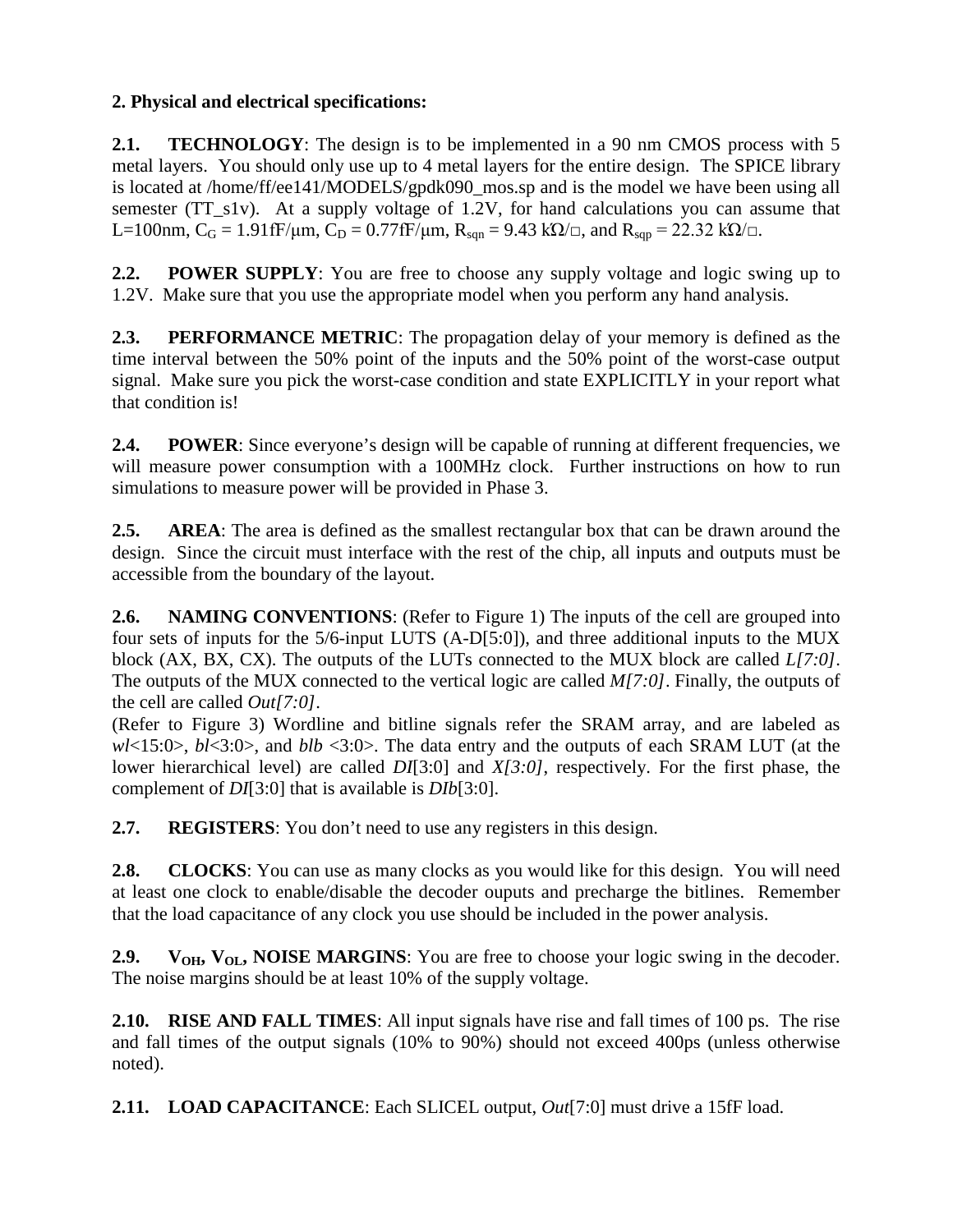**2.12. INPUT CAPACITANCE**: For the first phase of the project, the maximum capacitance you can place on each polarity of the SLICEL inputs *A-D[5:0]* (true and complementary) is 5fF. For example, *A*[0] can drive a maximum of 5fF, and *Ab*[0] can also drive up to 5fF.

In addition, the maximum capacitance that you can place on each bit of the SLICEL additional inputs *AX, BX, CX* connected to the MUX is 10fF.

**2.13 EXTRACTION**: When performing extraction on your layout, you must use Assura to do parasitic extraction following the directions provided on the website.